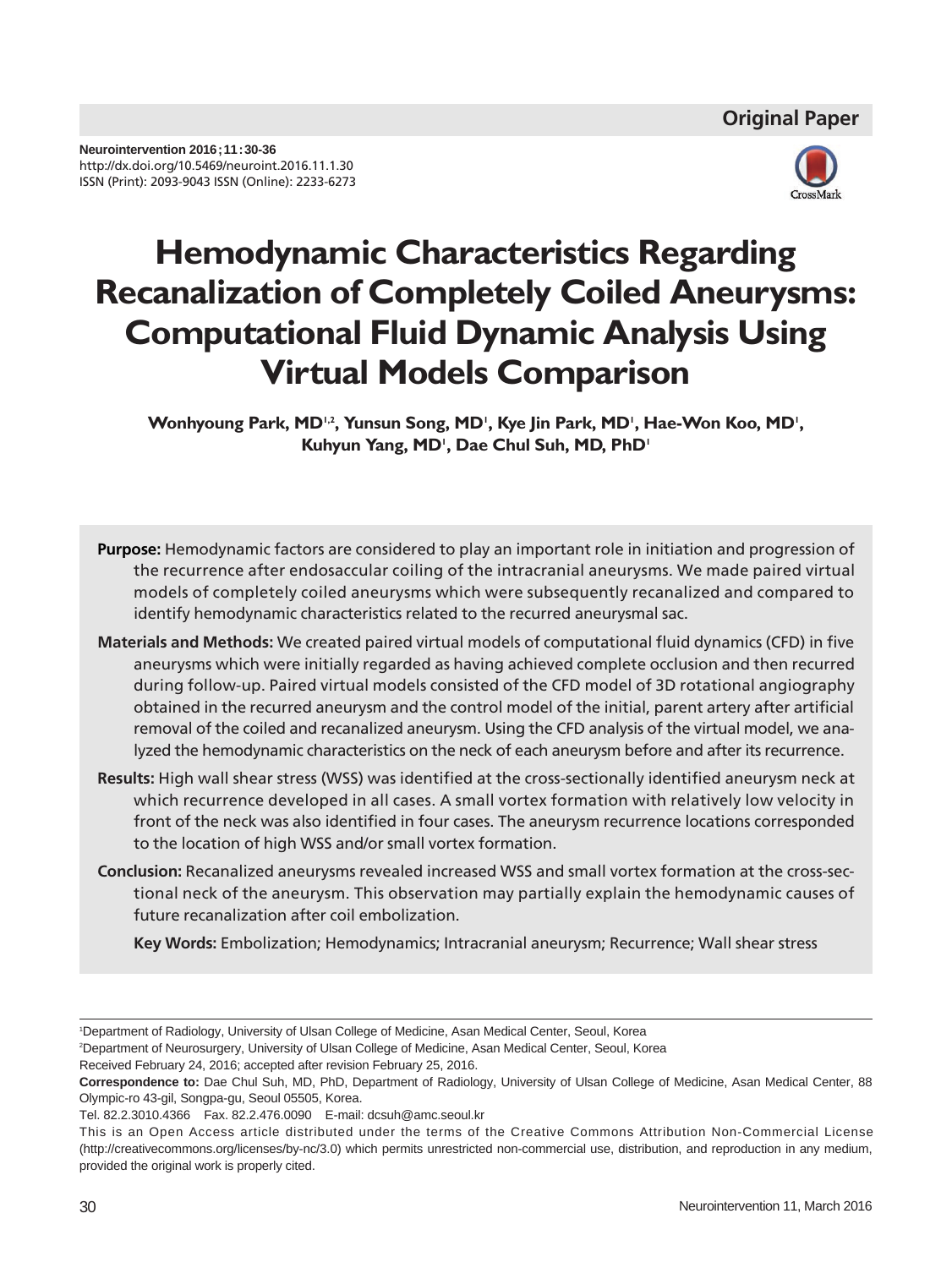As endovascular treatment techniques and materials advance in their development, an increasing number of intracranial aneurysms have been treated using these methods. Endovascular treatment of intracranial aneurysms is regarded as a minimally invasive and reliable treatment modality with low patient morbidity and mortality. However, aneurysm recanalization after coil embolization remains a major problem. Several studies have reported relatively high recanalization rates during the follow-up period in 8-33.6% of the aneurysm patients treated using detachable coils [1-5]. In cases of completely occluded aneurysms following the initial coil embolization, the incidence of recanalization during the follow-up period has been reported as 12.7-14% [1, 5]. Several factors, such as congenital vascular defect, hypertension, smoking, intramural thrombus, ruptured aneurysm, large-sized aneurysm, aneurysm under-packing, and residual neck after treatment may be considered as contributing to recanalization following coil embolization [1, 5-11]. Several studies have also reported that the blood hemodynamics may have a profound impact on the development of recanalization after coil embolization of intracranial

**DICOM** data (3D angiography) Performed using a new research CFD platform **Threshold based image segmentation** (CFD 3.0, prototype; Siemens AG, Erlangen Germany) **3D surface reconstruction Cutting off the recanalized aneurysm Region of interest selection Inlet & Outlet From patent arterv Mesh generation Modeling** ,<br>›ns/ Material properties etric input/ Be **Hemodynamics Computation Post-Processing** Visualization-Wall shear stress, Flow velocity magnitude<br>Paraview 3.0 (Sandia Corporation, Kitware Inc. NY, USA)

aneurysms using computational fluid dynamics (CFD) [10, 12-14].

Recent studies regarding the blood hemodynamics of coil-packed aneurysms were based on patient-specific, 3-dimensional (3D), digital subtraction angiography (DSA) data or 3D magnetic resonance angiography (MRA) [10,12,14,15]. As a result of CFD analysis based on patient-specific 3D DSA, increased wallshear stress (WSS) at the necks of completely occluded aneurysms after coil embolization may be an important hemodynamic factor that influences recanalization during the follow-up period [12]. However, a coilrelated artifact sometimes makes it difficult to evaluate whether or not there is a tiny residual neck after embolization, when seen on 3D DSA or 3D MRA. Therefore, we made new virtual models of completely occluded aneurysms which were based on 3D DSA of real patients with recurred aneurysms after coil embolization in order to overcome these biases. We also conducted CFD analysis using these new virtual models of completely occluded aneurysms in order to identify hemodynamic risk factors that may affect the recanalization.

> **Fig. 1.** Flow sheet of the computational fluid dynamics analysis using new virtual models of completely occluded aneurysms based on patient specific imaging data.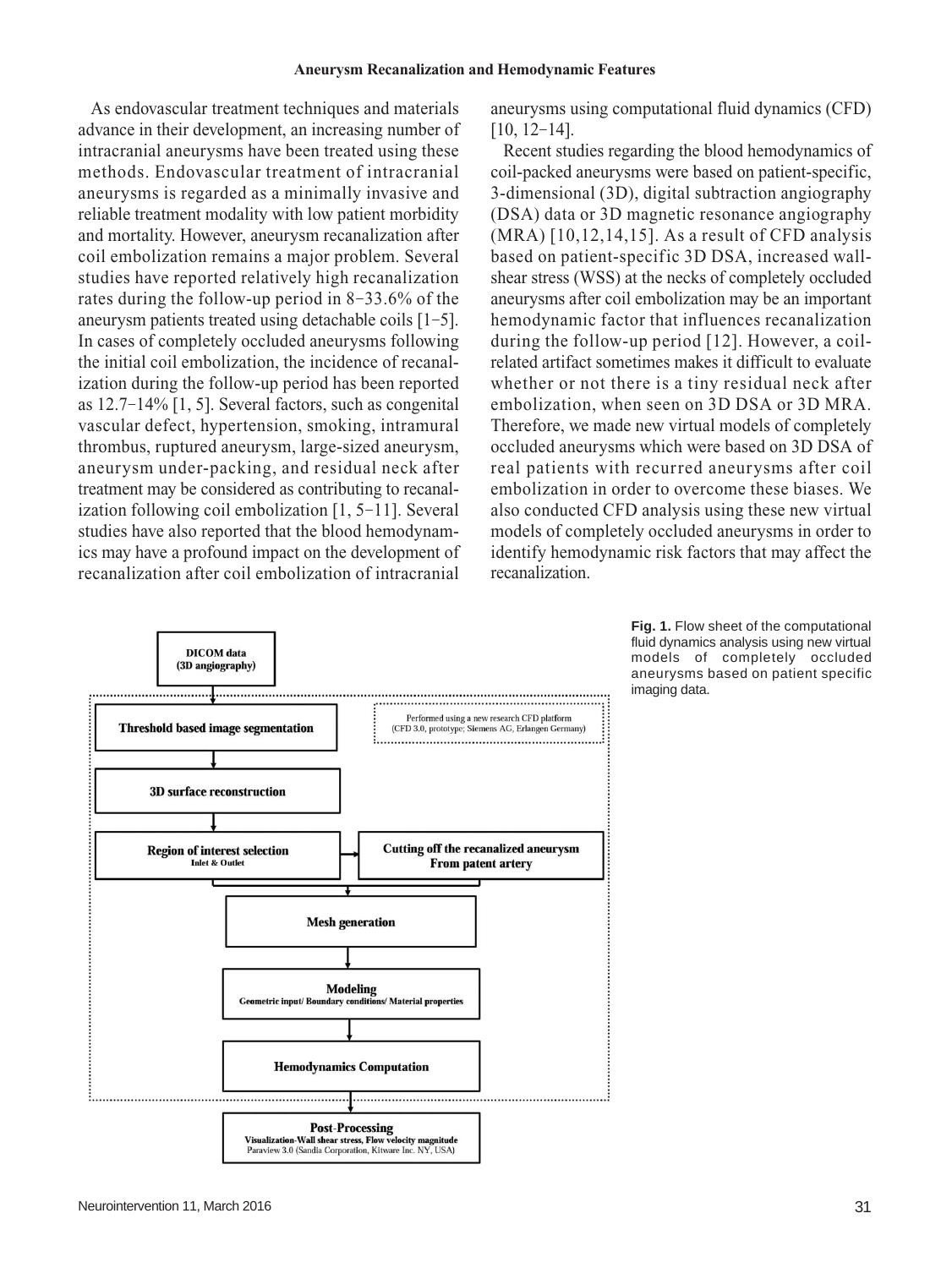## **MATERIALS AND METHODS**

#### **Patients and imaging data acquisition**

This study was approved by our institutional review board. The five, intracranial, recanalized aneurysms were retrospectively identified in five patients from our neurointerventional database who underwent coil embolization without stenting and had follow-up 3D DSA data. The aneurysms were regarded as having achieved complete occlusion according to the modified Raymond classification [3]. The mean size (SD) of the aneurysms before coil embolization was 7.4 mm (2.4). The aspect ratios of the aneurysms were as follows: 1.87 in case 1; 1.43 in case 2; 2.74 in case 3; 1.14 in case 4; and 2.13 in case 5. The recanalized aneurysms were located at the origin of the posterior communicating artery in cases 3 and 4, at the basilar tip in case 1, at the anterior communicating artery in case 2 and at the paraclinoid internal carotid artery (ICA) in case 5. There were two ruptured aneurysms (cases 1 and 3). All of these aneurysms were treated using coil embolization without stenting. All of the aneurysms showed recanalization during the follow-up period, and the mean follow-up period  $( + SD)$  was 18.0 months  $(\pm 12.9)$ . MRA is generally used for follow-up after coil embolization and if the MRA shows recanalization of the treated aneurysm, 3D DSA is performed in order to confirm the recanalization. 3D DSA was obtained on AXIOM Artis Zee (Siemens AG, Erlangen, Germany), and the 3D data were available as DICOM data after reconstruction on an X-Workplace (Siemens AG, Erlangen, Germany).

#### **Paired virtual models and CFD analysis**

As we described in our previous study, we used a new CFD platform (CFD 3.0, prototype- not for diagnostic use; Siemens AG, Erlangen, Germany) for CFD analysis [16]. The flow sheet of this analysis is summarized in Figure 1. The DICOM data were transferred to this platform. Using this platform, all of the integral steps for producing a 3D model of the

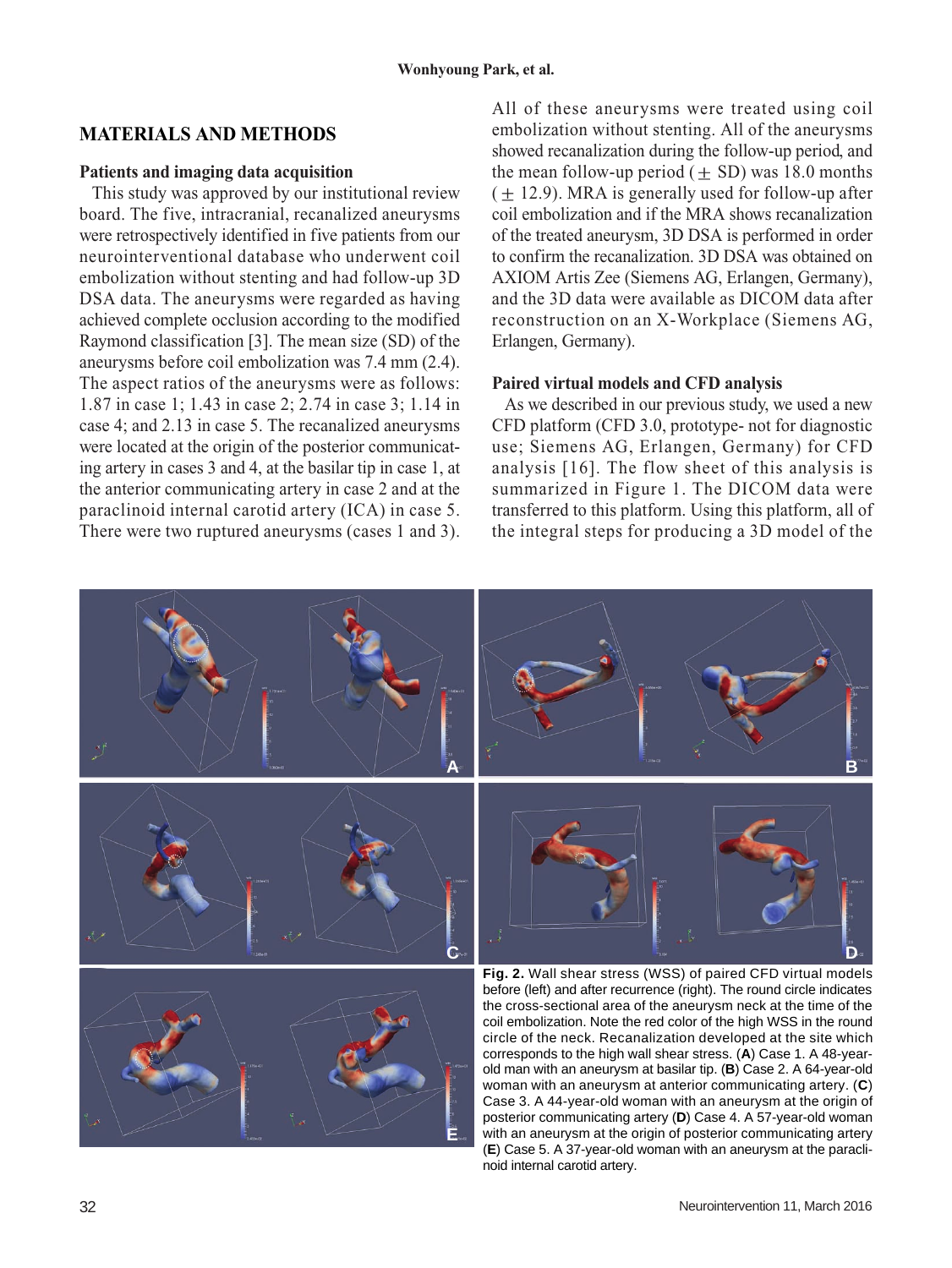patient-specific vascular structure are available, including the initial DICOM processing, segmentation, and surface-mesh generation. During the step of surfacemesh generation, we could create a paired model of one patient that consisted of a completely occluded aneurysm model and recanalized model based on patient-specific 3D DSA data using this research CFD platform. The virtual model of the completely occluded aneurysm was generated by artificially cutting off the recanalized aneurysm from the parent artery using this CFD platform. After this process, the virtual arterial wall under the identical conditions as the normal arterial wall was generated for the cross-section of the artificial cutting. In the next step, the inlet and outlets of the target arterial structure were designated in order to define the boundaries. The results were then saved in specific files in the STL format in order to progress to the next steps using this research CFD platform, although they could also be exported elsewhere. Using this protocol, we could create two 3D models of vascular structures, i.e. a completely occluded aneurysm model and a recanalized aneurysm model, in the same patient, based on the DICOM data of 3D DSA which were obtained so as to confirm the recanalization of the treated aneurysm.

This new research CFD platform also includes the solver which is based on the "Lattice Boltzmann Method", a promising numerical scheme used for simulating complex fluid dynamics in the most varied applications, including models of the cerebral artery [17, 18]. The essential step of surface-mesh generation for the simulation domain was automatically performed and also integrated into the solver. A Newtonian flow condition was used to perform calculation for CFD analysis. Calculations were performed using the following material constants: the density and dynamic viscosity of blood as 0.001 g/mm3 and 0.004 Poiseuille (Pa S); the number of cardiac cycles (default, 2); and the

output frequency (default, 0.05s). The velocity profile of the inlet was defined as pulsatile, and which corresponded to a pulse length of 0.87s and minimum and maximum flow velocities of 12.7 cm/s and 30.0 cm/sec, respectively. We used the average Reynolds number which was within the range of normal blood flow in human arteries, as had been used in previous studies [10,12,14,19]. Zero pressure boundary conditions were prescribed at all outlets. In addition, the blood-vessel wall was assumed to be rigid with a no-slip boundary condition.

#### **Visualization and comparison of the hemodynamic factors**

The flow velocity magnitude and the WSS at the systolic peak around the neck of the aneurysm were calculated, and the results were saved in specific files as VTK format for visualization. Visualization of the results was performed using Paraview 3.0 (Sandia Corporation, Kitware Inc. NY, USA) which could allow comparison of the two data sets at the same view and rotation angles by pixel-by-pixel bases. Flowvelocity magnitudes around the neck of the aneurysms at the systolic peak were visualized with instantaneous streamlines as flow patterns in the 3D space using glyph rendering, and the WSSs around the neck of the aneurysm were also visualized with a color map in the 3D space using surface rendering. These qualitative results of hemodynamic factors were obtained from CFD analysis of the completely occluded aneurysm model and recanalized aneurysm model in the same patient. Finally, we evaluated the correlation between the hemodynamic factors and recanalization of the aneurysm following coil embolization.

### **RESULTS**

The area with increased WSS at the systolic peak of

**Fig. 3.** Blood flow of paired CFD virtual models before and after recurrence in case 3. (**A**) White arrow indicates a small vortex formation near the neck of completely occluded aneurysm at the origin of posterior communicating artery. (**B**) The blood flow entered the sac of recanalized aneurysms through the impingement region and it formed a large and complex vortex in the recanalized aneurysmal sac.

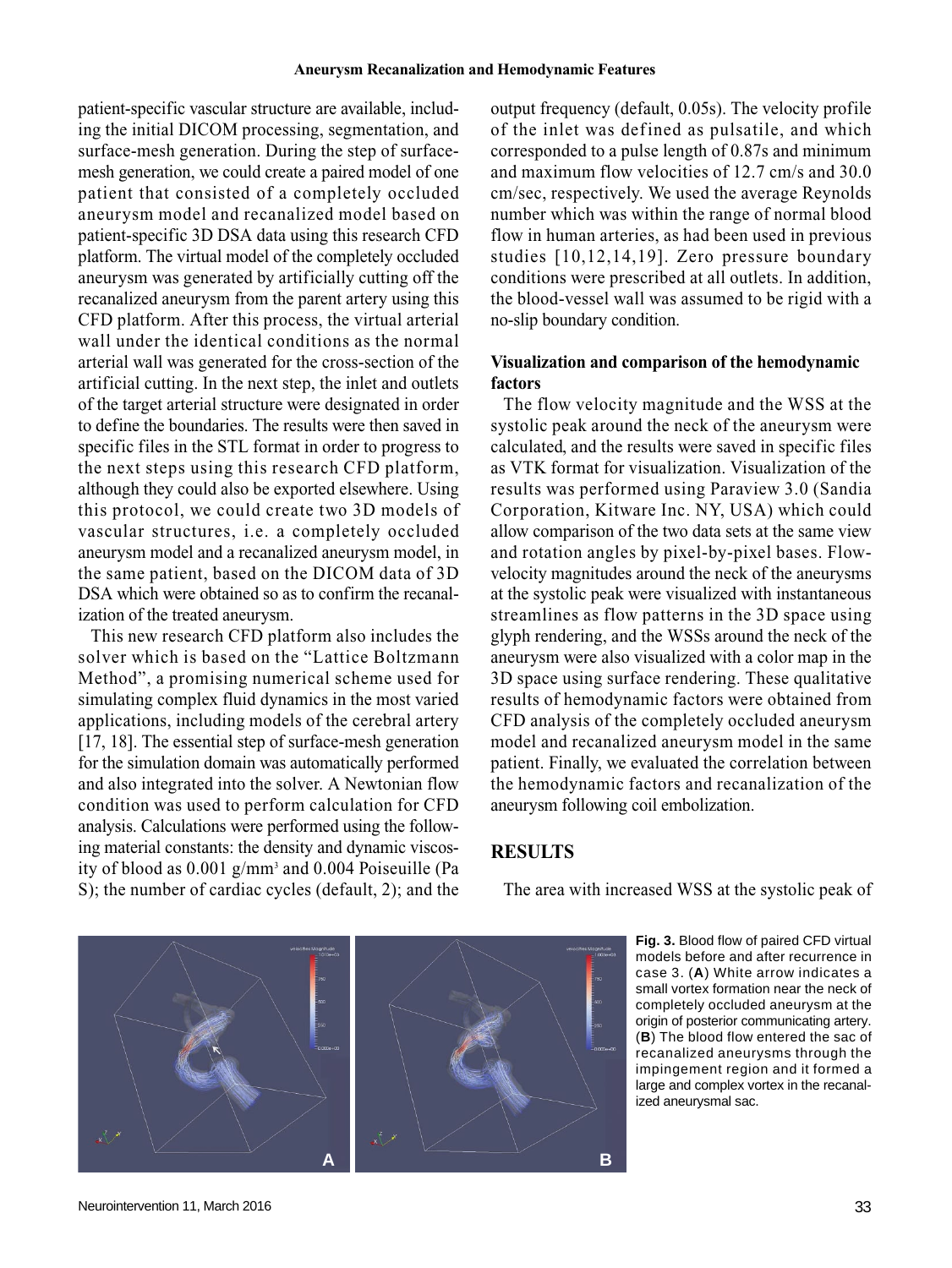the cross-sectionally oriented neck of completely occluded aneurysms was observed in five cases (Fig. 2). The flow-velocity magnitude at the systolic peak around the neck of the completely occluded aneurysm was not increased in all five cases. However, a small vortex formation with relatively low velocity near the neck of a completely occluded aneurysm was identified in four cases, except for case 5 (Fig. 3). The increased WSS and the small vortex formation developed at almost the same locations in four cases, except for case 5. In addition, the recanalization points corresponded almost exactly to the location of the increased WSS and/or the small vortex in all five cases. Finally, the blood flow entered the sac of recanalized aneurysms through the impingement region and it formed a large and complex vortex in the recanalized aneurysmal sac (Fig. 3).

## **DISCUSSION**

Several studies have reported recanalization of a completely coiled aneurysm as modified Raymond scale 1, despite the best efforts of neurointerventionists[5, 20]. Hemodynamic features around the perianeurysmal regions may have an important role in bringing about the recanalization of a coiled aneurysm, such as other risk factors including the aneurysm characteristics, patient characteristics, and technical problems. Therefore, we performed CFD analysis of the local hemodynamic features both before and after recanalization using novel virtual models. Our study shows that in completely coiled aneurysms that resulted in recanalization, there were increased WSS and a small vortex formation with a relatively low velocity at the cross-sectionally oriented neck of coiled aneurysms.

The previous studies regarding the CFD analysis of coil-embolized aneurysms were based on computergenerated aneurysm models, not on patient-specific aneurysm models, and which may result in a potential bias in the following computational simulation analyses [21-23]. For example, some studies made the geometry of parent arteries and branches as straight without flexures and diameter variation and made the aneurysms with a smooth surface and almost globular shape [21, 23]. In order to overcome these limitations, recent CFD analysis studies of the hemodynamics around coil-packed aneurysms were based on patientspecific data derived from 3D DSA or 3D MRA [10, 12, 14, 15]. Since using the patient-specific data, the CFD analysis for hemodynamic factors has been made

possible in various structures of parent arteries and aneurysms. However, a previous study that performed CFD analysis for identifying hemodynamic features on recanalization used the 3D DSA data of completely coiled aneurysms as the modified Raymond scale [1, 12]. However, several studies have reported that detachable coils in the treated aneurysm may cause an artifact which sometimes makes it difficult to evaluate whether the tiny residual neck is seen on 3D DSA or 3D MRA [24-26]. Therefore, we decided to create new virtual models of completely occluded aneurysms based on patient-specific 3D DSA data in order to remove the possible presence of a residual neck following coil embolization.

Several recent studies have focused on the hemodynamic patterns of embolized aneurysms with a residual neck using CFD analysis based on patient-specific imaging data. These studies reported that high WSS and/or high blood flow velocity were identified near the residual neck of partially embolized aneurysms susceptible to future recanalization [10, 14, 15]. However, there have only been a few studies which attempted to identify the hemodynamic patterns which lead to the recurrence of totally embolized aneurysms, using CFD analysis based on patient-specific imaging data. Li et al. evaluated the hemodynamic features at the aneurysm neck using CFD analysis with patientspecific 3D DSA, while attempting to identify the hemodynamic risk factors leading to the recurrence of completely embolized aneurysms without residual lesions [12]. They discovered that increased WSS at the completely occluded aneurysm neck after embolization may be an important risk factor that contributes to recanalization of an aneurysm. In our study, there were points at which there was increased WSS at the systolic peak near the neck of completely occluded aneurysms in all five cases. In canine models, disruption of internal elastic lamina, loss of medial smooth-muscle cells, reduced proliferation of smooth-muscle cells, and loss of fibronectin were observed at the regions with higher WSS than at the normal physiological levels [27]. Other studies also claimed that WSS higher than the normal physiologic level may disrupt the normal function of endothelial cells [28, 29]. Therefore, increased WSS may impede neointimal formation which is induced by coil placement. Byun et al. also reported that high WSS after coil embolization may disrupt thrombus formation in embolized aneurysms [30]. Finally, our study supported that increased WSS near the neck of a completely embolized aneurysm can cause future recanalization probably via disruption of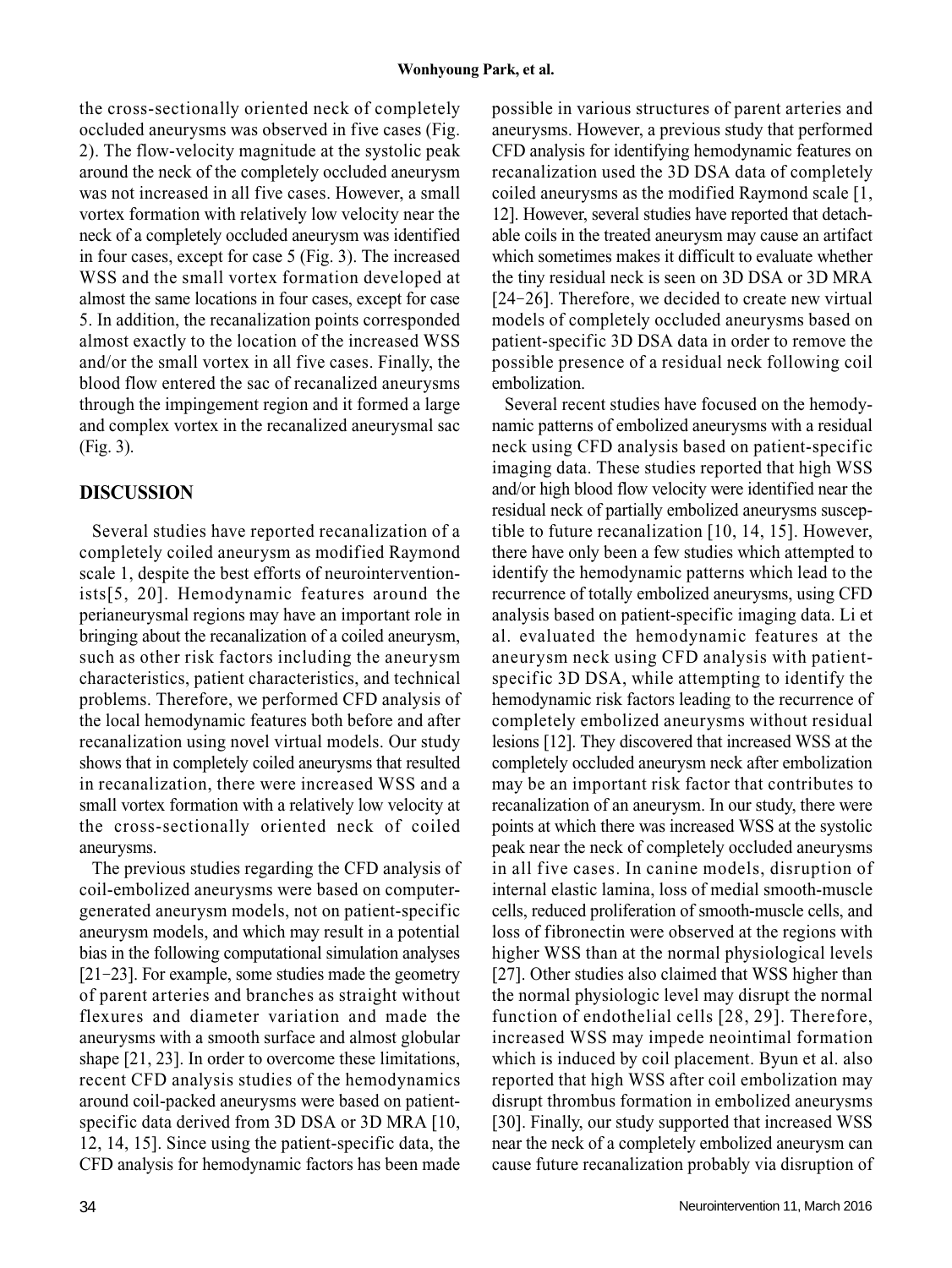the neointima formation of the neck as well as impediment of thrombus formation into the aneurysmal sac.

In our study, a small vortex formation with relatively low velocity near the neck of a completely occluded aneurysm was identified in four cases. This phenomenon indicates that there are certain amount of energy loss leading to a small vortex formation and subsequent stagnation of blood flow near the neck of a completely occluded aneurysm. Several studies have reported that there was a significant relationship between the focal endothelial injury and the stagnation of blood flow [31, 32]. In addition, Nakatani et al reported that the stagnation of blood flow may cause anoxic injury to endothelial cells and accumulation of platelets or leukocytes that damage intimal tissue [31]. Therefore, stagnation of blood flow may interfere with neointima formation of the neck of a completely embolized aneurysm.

Our study has some limitations. First, we obtained the control model for comparison by removing the coil mass and recurred aneurysm and which may differ from the initial vessel status after coil embolization. However, there is also an advantage to obtaining better CFD results by avoiding metal artifacts which usually makes CFD analysis difficult at the neck. Second, our sample size was relatively small as only five patients were included in this study. Further studies should be performed in a large study population using our methodology. Third, quantitative analysis was not applied in our study. However, this newly developed CFD platform could provide rapid processing and comparison of the results even though it was qualitative. Fourth, several assumptions were made regarding the CFD analysis, including the Newtonian flow condition, zero pressure boundary condition at all of the outlets, and the rigid with no-slip boundary condition of the arterial wall. However, discrepancies resulting from such an assumption can be compensated for paired CFD model comparison with the control.

## **CONCLUSION**

Our study shows that increased WSS and small vortex formation were identified in the cross-sectional area of the neck in completely occluded aneurysms using paired virtual CFD modeling methods. This observation may increase the evidence regarding the hemodynamic characteristics which can explain the recanalization mechanism in completely occluded aneurysms by coiling. CFD analysis using patientspecific 3D DSA may be helpful in order to identify coil-embolized aneurysms which have a risk of recanalization during the follow-up period.

#### **References**

- 1. Cognard C, Weill A, Spelle L, Piotin M, Castaings L, Rey A, et al. Long-term angiographic follow-up of 169 intracranial berry aneurysms occluded with detachable coils. *Radiology* 1999; 212:348-356
- 2. Ng P, Khangure MS, Phatouros CC, Bynevelt M, ApSimon H, McAuliffe W. Endovascular treatment of intracranial aneurysms with Guglielmi detachable coils: analysis of midterm angiographic and clinical outcomes. *Stroke* 2002;33:210-217
- 3. Raymond J, Guilbert F, Weill A, Georganos SA, Juravsky L, Lambert A, et al. Long-term angiographic recurrences after selective endovascular treatment of aneurysms with detachable coils. *Stroke* 2003;34:1398-1403
- 4. Park SH, Lee CY, Yim MB. The merits of endovascular coil surgery for patients with unruptured intracranial aneurysms. *J Korean Neurosurg Soc* 2008;43:270-274
- 5. Grunwald IQ, Papanagiotou P, Struffert T, Politi M, Krick C, Gul G, et al. Recanalization after endovascular treatment of intracerebral aneurysms. *Neuroradiology* 2007;49:41-47
- 6. Boet R, Wong GK, Poon WS, Lam JM, Yu SC. Aneurysm recurrence after treatment of paraclinoid/ophthalmic segment aneurysms--a treatment-modality assessment. *Acta Neurochir (Wien)* 2005;147:611-616; discussion 616
- 7. Ortiz R, Stefanski M, Rosenwasser R, Veznedaroglu E. Cigarette smoking as a risk factor for recurrence of aneurysms treated by endosaccular occlusion. *J Neurosurg* 2008;108:672-675
- 8. Plowman RS, Clarke A, Clarke M, Byrne JV. Sixteen-year singlesurgeon experience with coil embolization for ruptured intracranial aneurysms: recurrence rates and incidence of late rebleeding. Clinical article. *J Neurosurg* 2011;114:863-874
- 9. Byrne JV, Sohn MJ, Molyneux AJ, Chir B. Five-year experience in using coil embolization for ruptured intracranial aneurysms: outcomes and incidence of late rebleeding. *J Neurosurg* 1999; 90:656-663
- 10. Luo B, Yang X, Wang S, Li H, Chen J, Yu H, et al. High shear stress and flow velocity in partially occluded aneurysms prone to recanalization. *Stroke* 2011;42:745-753
- 11. Lecler A, Raymond J, Rodriguez-Regent C, Al Shareef F, Trystram D, Godon-Hardy S, et al. Intracranial Aneurysms: Recurrences More than 10 Years after Endovascular Treatment-A Prospective Cohort Study, Systematic Review, and Meta-Analysis. *Radiology* 2015;277:173-180
- 12. Li C, Wang S, Chen J, Yu H, Zhang Y, Jiang F, et al. Influence of hemodynamics on recanalization of totally occluded intracranial aneurysms: a patient-specific computational fluid dynamic simulation study. *J Neurosurg* 2012;117:276-283
- 13. Ortega J, Hartman J, Rodriguez J, Maitland D. Post-treatment hemodynamics of a basilar aneurysm and bifurcation. *Ann Biomed Eng* 2008;36:1531-1546
- 14. Irie K, Anzai H, Kojima M, Honjo N, Ohta M, Hirose Y, et al. Computational fluid dynamic analysis following recurrence of cerebral aneurysm after coil embolization. *Asian J Neurosurg* 2012; 7:109
- 15. Liu J, Jing L, Wang C, Paliwal N, Wang S, Zhang Y, et al. Effect of hemodynamics on outcome of subtotally occluded paraclinoid